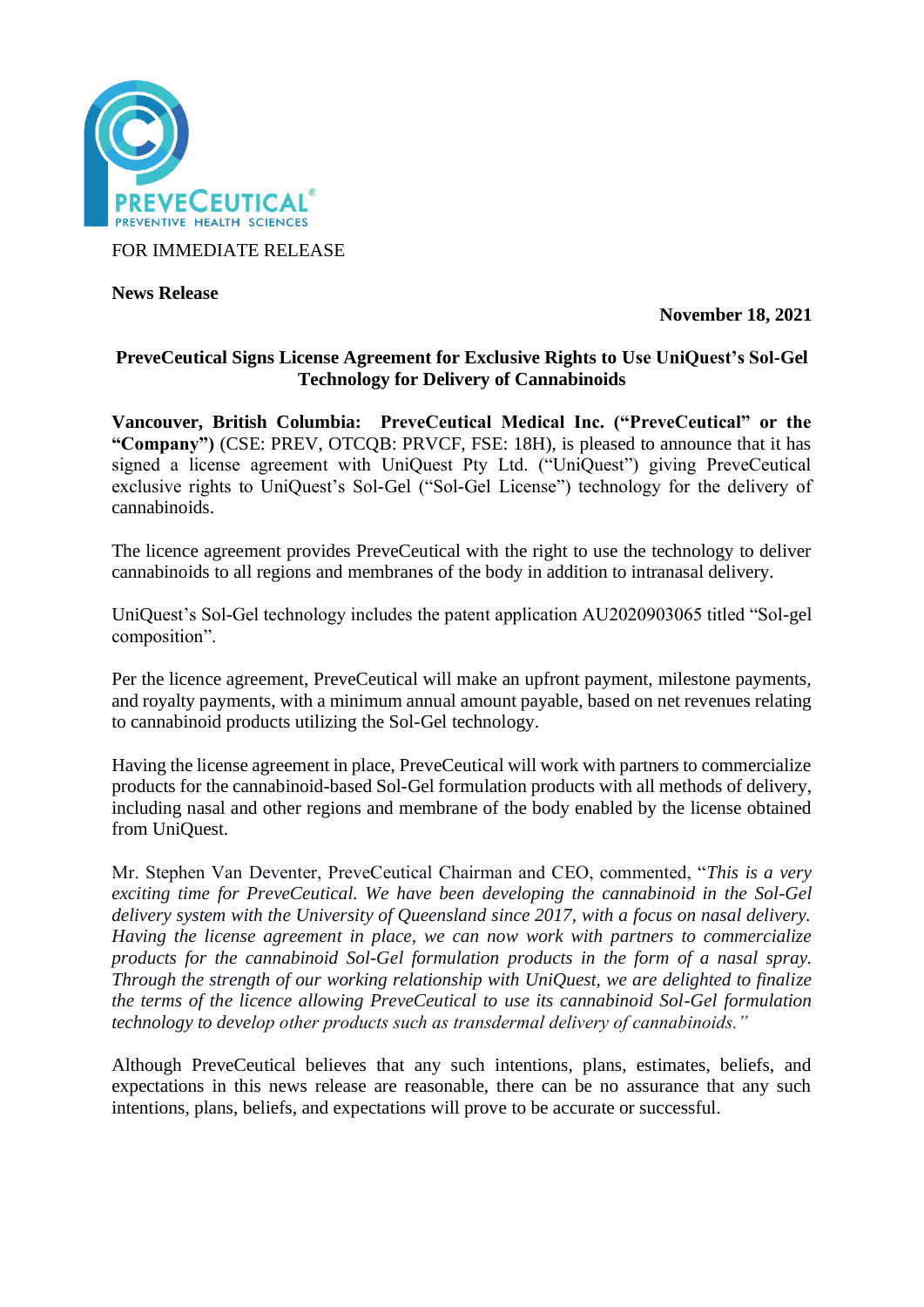### *About PreveCeutical*

PreveCeutical is a health sciences company that develops innovative options for preventive and curative therapies utilizing organic and nature identical products. The Company aims to be a leader in the preventive health sciences sector.

With the completion of three of its research programs, the Company is actively working on the development, clinical trials, and commercialization of its products; and has filed a number of provisional patent applications to protect the intellectual property from its research programs.

For more information about PreveCeutical, please visit our website [www.PreveCeutical.com](http://www.preveceutical.com/) or follow us on [Twitter](http://twitter.com/PreveCeuticals) and [Facebook.](http://www.facebook.com/PreveCeutical)

# *On behalf of the Board of Directors of PreveCeutical*

*Stephen Van Deventer, Chairman and Chief Executive Officer*

### *For further information, please contact:*

*Stephen Van Deventer: +1 604 306 9669*

#### *Or Investor Relations* [ir@preveceutical.com](mailto:ir@preveceutical.com)

#### *Forward-Looking Statements:*

This news release contains forward-looking statements and forward-looking information (collectively, "forwardlooking statements") within the meaning of applicable Canadian and U.S. securities legislation, including the United States Private Securities Litigation Reform Act of 1995. All statements in this news release that are not purely historical are forward-looking statements and include any statements regarding beliefs, plans, expectations and orientations regarding the future, including, without limitation, the successful development of the COVID-19 CBD Sol-Gel formulations as a potential treatment for COVID-19 caused by SARS-CoV-2 infection, that PreveCeutical will seek fast track solutions from various governmental regulators with respect to the COVID-19 CBD Sol-Gel formulations once their development is complete, the anticipated timing of continued research interests of PreveCeutical, PreveCeutical's anticipated business plans, and its prospects of success in executing its proposed plans. Often, but not always, forward-looking statements can be identified by words such as "will", "pro forma", "plans", "expects", "may", "should", "budget", "schedules", "estimates", "forecasts", "intends", "anticipates", "believes", "potential", "proposes" or variations of such words including negative variations thereof and phrases that refer to certain actions, events or results that may, could, would, might or will occur or be taken or achieved. Forward-looking statements are based on certain assumptions regarding PreveCeutical, including expected growth, results of operations, including PreveCeutical's research and development activities, performance, industry trends, growth opportunities, that the appropriate CBD extracts required for research on the COVID-19 CBD Sol-Gel formulations, and the payments for the COVID-19 CBD Sol-Gel Program are delivered to UniQuestin a timely manner, that PreveCeutical will be granted requisite expedited approvals by governmental regulators with respect to the COVID-19 CBD Sol-Gel formulations, and that PreveCeutical will be able to obtain the financing required to carry out the COVID-19 CBD Sol-Gel Program, retain and attract qualified research personnel and obtain and/or maintain the necessary intellectual property rights needed to carry out future business activities.

Actual results could differ from those projected in any forward-looking statements due to numerous factors including, risks and uncertainties relating to: complexities and delays in connection with research and development activities and the actual results of research and development activities including the successful development of the COVID-19 CBD Sol-Gel formulations as a potential treatment for COVID-19 caused by SARS-CoV-2 infection; the ability of PreveCeutical to, among other things, protect its respective intellectual property, obtain any required governmental, regulatory or stock exchange approvals, permits, consents or authorizations required, including Canadian Securities Exchange acceptance of any planned future activities and